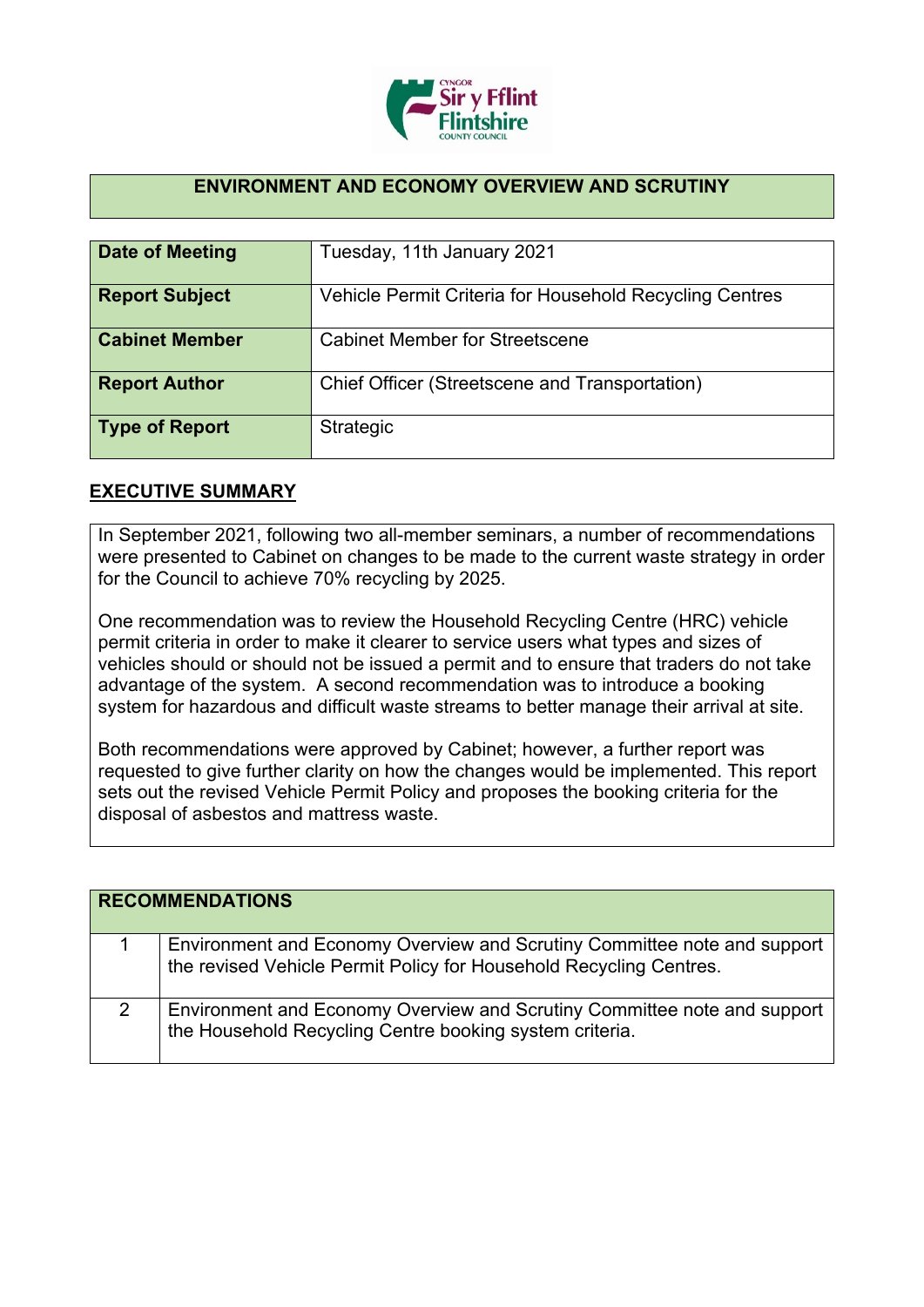## **REPORT DETAILS**

| 1.00 | <b>EXPLAINING THE BACKGROUND FOR THE CHANGES TO THE VEHICLE</b><br>PERMIT POLICY ON HOUSEHOLD RECYCLING CENTRES AND THE<br><b>PROPOSED CRITERIA FOR A BOOKING SYSTEM</b>                                                                                                                                                                                                                                                                                                                                                                                                                                                                                      |
|------|---------------------------------------------------------------------------------------------------------------------------------------------------------------------------------------------------------------------------------------------------------------------------------------------------------------------------------------------------------------------------------------------------------------------------------------------------------------------------------------------------------------------------------------------------------------------------------------------------------------------------------------------------------------|
| 1.01 | In September 2021, following two all-member seminars, a number of<br>recommendations were presented to Cabinet on changes to be made to the<br>current waste strategy in order for the Council to achieve 70% recycling by<br>2025. The Council's waste strategy is to re-use, recycle and compost as much<br>recoverable waste as is practicable at our Household Recycling Centres<br>(HRCs).                                                                                                                                                                                                                                                               |
|      | One such recommendation from the member workshops was to revisit the<br>current HRC vehicle permit scheme criteria. A permitting scheme is the fairest<br>way to ensure that residents can use their own vehicles to visit the HRC sites,<br>whilst deterring unlawful use by traders.                                                                                                                                                                                                                                                                                                                                                                        |
|      | At the seminar, members had expressed their concerns that the current vehicle<br>permit criteria were ambiguous and could be left to interpretation, which could<br>create confusion for service users.                                                                                                                                                                                                                                                                                                                                                                                                                                                       |
| 1.02 | Each household in Flintshire paying standard council tax is entitled to use the<br>Council's HRCs to dispose of their own domestic household waste. Only<br>Flintshire residents will be permitted to use Flintshire HRC sites. In order to<br>control this, it is proposed that we retain the current system of requesting proof<br>of residency in Flintshire, which we introduced during the pandemic in order to<br>comply with the Test and Trace requirements and ensure that only Flintshire<br>residents continue to use the sites.                                                                                                                   |
| 1.03 | It has also been highlighted by our HRC staff that the current permitting system<br>unintentionally allows traders and commercial businesses to exploit the system<br>and bring in trade waste streams, which we are not permitted to accept. When<br>questioned or challenged by our staff, some of these customers can become<br>abusive and violent leading to unpleasant working environments.                                                                                                                                                                                                                                                            |
| 1.04 | In the report to Cabinet, it was proposed that the vehicle permitting criteria<br>should be reviewed in order to make it clearer to service users what types and<br>sizes of vehicles should or should not be issued with a permit and to ensure<br>that traders do not abuse the system. It was also proposed that some flexibility<br>be allowed for those vehicles that are registered to a business to be allowed<br>access to deliver waste if it is clear that the waste has not been produced by<br>that company or emanates from the activities of that business. For example,<br>allow a vehicle registered to a plumber to dispose of garden waste. |
| 1.05 | The Cabinet report also proposed that a booking system for materials that have<br>restrictions, such as hazardous and difficult waste items (e.g. asbestos and<br>mattresses) should be introduced to better manage their arrival at site. Such a<br>system would allow HRC staff to control when this waste is coming to site,<br>ensure container availability and make preparations for its acceptance.<br>Materials will be accepted free of charge.                                                                                                                                                                                                      |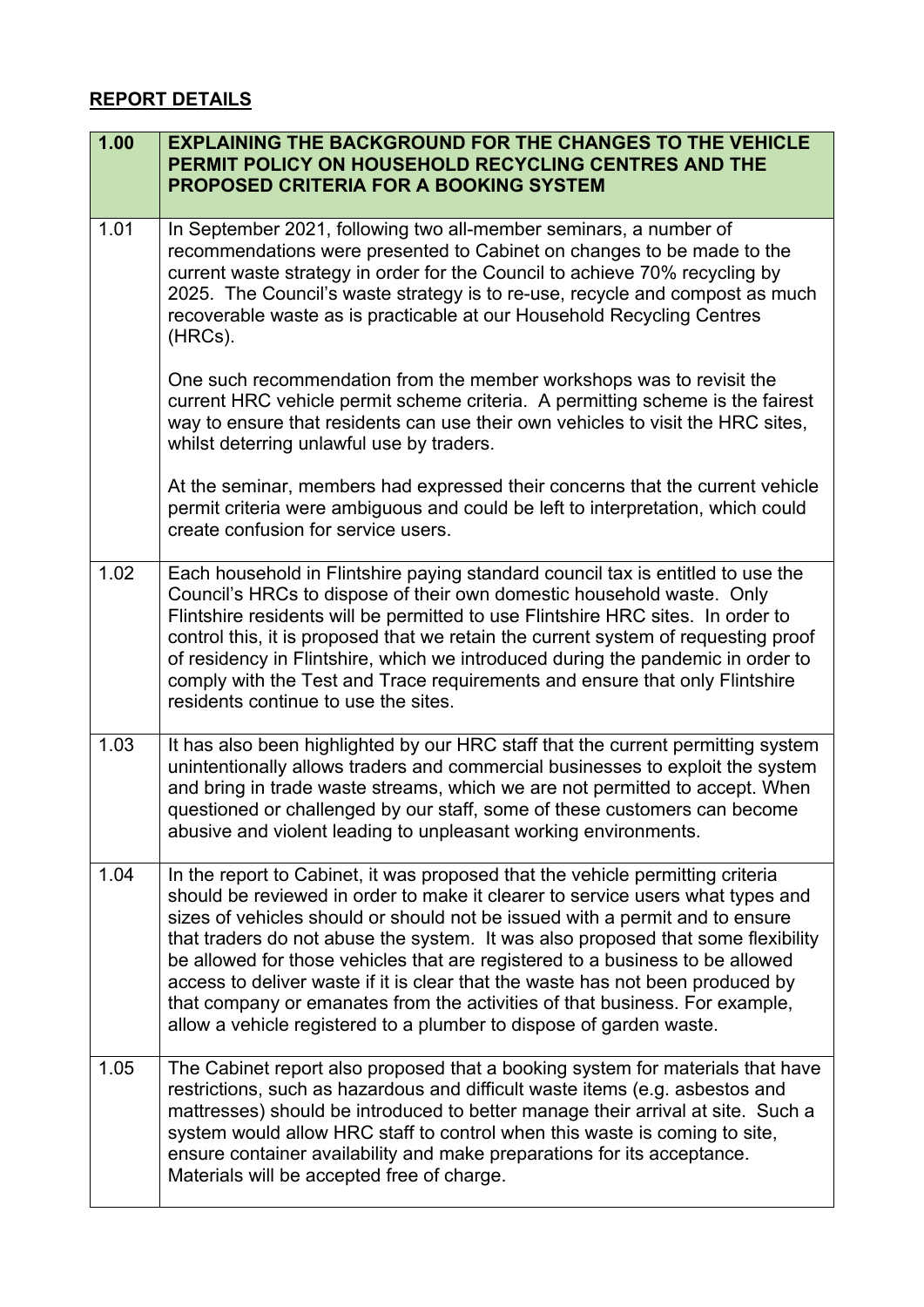|      | Both recommendations were approved by Cabinet in September 2021;<br>however, a further report was requested to give further clarity on how the<br>changes would be implemented.                                                                                                                                                                                                                                                                                                                                                                                                                                                                                                                                                                                                                                                                                                                                                                                                                                                                                                                                                                                                                                                                                                                                                                                                                                                                                                    |
|------|------------------------------------------------------------------------------------------------------------------------------------------------------------------------------------------------------------------------------------------------------------------------------------------------------------------------------------------------------------------------------------------------------------------------------------------------------------------------------------------------------------------------------------------------------------------------------------------------------------------------------------------------------------------------------------------------------------------------------------------------------------------------------------------------------------------------------------------------------------------------------------------------------------------------------------------------------------------------------------------------------------------------------------------------------------------------------------------------------------------------------------------------------------------------------------------------------------------------------------------------------------------------------------------------------------------------------------------------------------------------------------------------------------------------------------------------------------------------------------|
|      |                                                                                                                                                                                                                                                                                                                                                                                                                                                                                                                                                                                                                                                                                                                                                                                                                                                                                                                                                                                                                                                                                                                                                                                                                                                                                                                                                                                                                                                                                    |
| 1.06 | <b>Vehicle Permit Criteria</b>                                                                                                                                                                                                                                                                                                                                                                                                                                                                                                                                                                                                                                                                                                                                                                                                                                                                                                                                                                                                                                                                                                                                                                                                                                                                                                                                                                                                                                                     |
|      | The proposed Vehicle Permit Criteria Policy is presented in Appendix 1 to this<br>report. The salient points to note from this policy are as follows: -                                                                                                                                                                                                                                                                                                                                                                                                                                                                                                                                                                                                                                                                                                                                                                                                                                                                                                                                                                                                                                                                                                                                                                                                                                                                                                                            |
|      | The policy details the vehicle scheme criteria<br>$\bullet$<br>Clear classification of those vehicles that do not require a permit, those that<br>$\bullet$<br>do require a permit and those that are not eligible for a permit<br>All trailers, irrelevant of size will now require a permit<br>$\bullet$<br>Size restrictions have been placed on vehicles and trailers that are eligible<br>$\bullet$<br>for a permit, due to the limited space available on HRC sites and the<br>additional time taken to unload larger vehicles and trailers, which can impact<br>access for householders, particularly at peak times of the day.<br>The application process and required documentation is clearly detailed.<br>$\bullet$<br>Those who repeatedly fail to provide the correct documentation in support of<br>$\bullet$<br>their application for a permit will be refused a permit and a timescale set for<br>reapplication<br>Permits will be issued for one specific HRC site to improve control and<br>$\bullet$<br>access to the site<br>A one-off permit will be introduced for those who have a business/sign<br>$\bullet$<br>written vehicle who want to dispose of household waste<br>The temporary permit criteria is clearly defined<br>$\bullet$<br>The policy details that abuse of the scheme will not be tolerated and that<br>$\bullet$<br>permits can be revoked for non-compliance<br>This policy will supersede the Household Waste Collection and Household |
|      | Recycling Centre Operations Policy 2017, Sections 12.7 to 12.13 detailed in<br><b>Appendix 2</b>                                                                                                                                                                                                                                                                                                                                                                                                                                                                                                                                                                                                                                                                                                                                                                                                                                                                                                                                                                                                                                                                                                                                                                                                                                                                                                                                                                                   |
| 1.07 | <b>Booking System</b>                                                                                                                                                                                                                                                                                                                                                                                                                                                                                                                                                                                                                                                                                                                                                                                                                                                                                                                                                                                                                                                                                                                                                                                                                                                                                                                                                                                                                                                              |
|      | As indicated, it is proposed that a booking system will be introduced for difficult<br>materials or waste streams and the proposal is to introduce this initially for<br>asbestos and mattresses. Both of these waste streams have presented<br>problems with disposal on site due to either being hazardous, limited capacity<br>to accept the waste or because of safety issues with carrying and moving the<br>waste.                                                                                                                                                                                                                                                                                                                                                                                                                                                                                                                                                                                                                                                                                                                                                                                                                                                                                                                                                                                                                                                           |
|      | Appendix 3 details the proposed booking system for the two types of waste.<br>The booking system consists of:                                                                                                                                                                                                                                                                                                                                                                                                                                                                                                                                                                                                                                                                                                                                                                                                                                                                                                                                                                                                                                                                                                                                                                                                                                                                                                                                                                      |
|      | A requirement to book online in advance of the visit<br>$\bullet$<br>A restriction on the volume of waste being brought to site during the visit<br>$\bullet$<br>A restriction on the number of visits per year<br>٠<br>A timeslot to be given for the disposal time<br>$\bullet$<br>If being brought in a van/trailer then a valid permit will be required to book<br>$\bullet$<br>Details of which site will accept the waste stream<br>$\bullet$<br>Detail of which days are available for disposal<br>$\bullet$                                                                                                                                                                                                                                                                                                                                                                                                                                                                                                                                                                                                                                                                                                                                                                                                                                                                                                                                                                |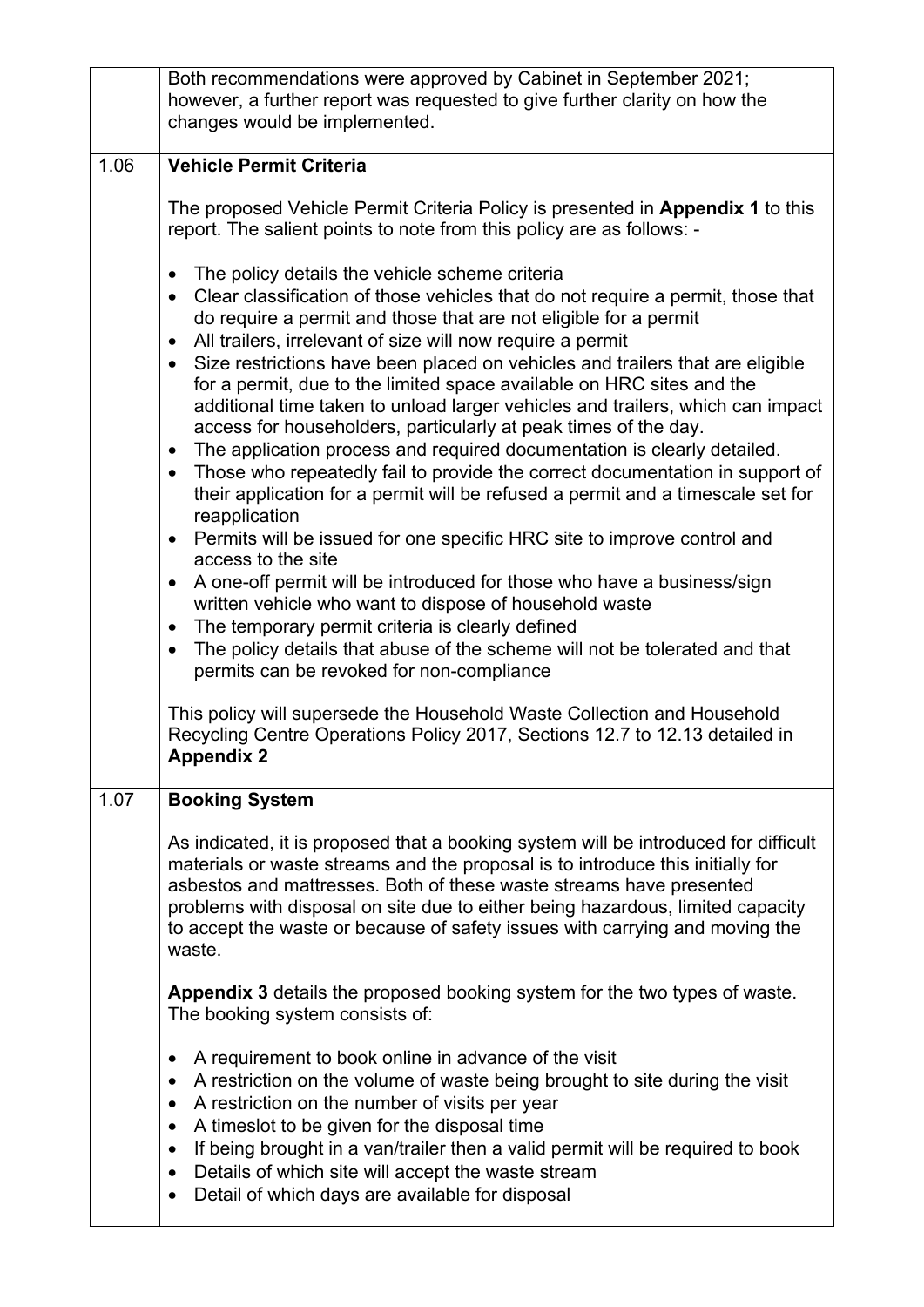|      | The service will allocate the appropriate ICT infrastructure to the Household<br>Recycling Centres in order to manage the process. This will also be utilised to<br>offer a more digital solution for the management of waste and operations on<br>site.                                                                                                                      |
|------|-------------------------------------------------------------------------------------------------------------------------------------------------------------------------------------------------------------------------------------------------------------------------------------------------------------------------------------------------------------------------------|
|      | For waste streams not accepted under the booking system (such as large sheet<br>asbestos), information will be provided to residents on the most appropriate<br>methods of disposal available for that waste stream.                                                                                                                                                          |
|      | Once established, it is the intention of the service to review whether it would be<br>beneficial to introduce other waste streams or restricted materials to the<br>booking system.                                                                                                                                                                                           |
| 1.08 | It is proposed that the revised Vehicle Permit Policy and booking system will be<br>implemented from April 2022. This will allow for staff resources to be allocated<br>to the implementation of the revised systems, as well as the development of a<br>comprehensive communication plan to control and implement the changes and<br>develop the back office booking system. |

| 2.00 | <b>RESOURCE IMPLICATIONS</b>                                                                                                                                                                                                                                                                                                        |
|------|-------------------------------------------------------------------------------------------------------------------------------------------------------------------------------------------------------------------------------------------------------------------------------------------------------------------------------------|
| 2.01 | The new systems will require ICT provisions at HRC sites to allow for live,<br>current booking information to be shared in real time. This will be in the format of<br>handheld tablet devices for use by the site staff.                                                                                                           |
| 2.02 | Investment in on-site barriers will be required to prevent unauthorised access<br>and out of scope vehicles gaining entry to site prior to vehicle inspection and<br>presentation of permits. Estimated costs for the barriers are approximately<br>£2,000 per site, which will be funded from existing revenue budgets in 2022/23. |
| 2.03 | ICT services support and assistance will be required to develop the back office<br>booking system.                                                                                                                                                                                                                                  |

and the control of the control of the control of the control of the control of the control of the control of the

 $\overline{a}$ 

| 3.00 | <b>IMPACT ASSESSMENT AND RISK MANAGEMENT</b>                |                                                                                                                                                                                                                                                    |
|------|-------------------------------------------------------------|----------------------------------------------------------------------------------------------------------------------------------------------------------------------------------------------------------------------------------------------------|
| 3.01 | Ways of Working (Sustainable Development) Principles Impact |                                                                                                                                                                                                                                                    |
|      | Long-term                                                   | Positive - The proposals will drive<br>improvements to recycling performance by<br>excluding no recyclable trade waste.                                                                                                                            |
|      | Prevention                                                  | Positive - The proposals will eliminate the<br>illegal transit and disposal of trade waste<br>ensuring the Council is compliant with waste<br>legislation                                                                                          |
|      | Integration                                                 | No impact                                                                                                                                                                                                                                          |
|      | Collaboration                                               | No impact                                                                                                                                                                                                                                          |
|      | Involvement                                                 | Positive – For those vehicles not permitted<br>access to the site or permitted to book<br>additional waste, waste management<br>information will be provided to them in order for<br>users to make alternative legal arrangements<br>for disposal. |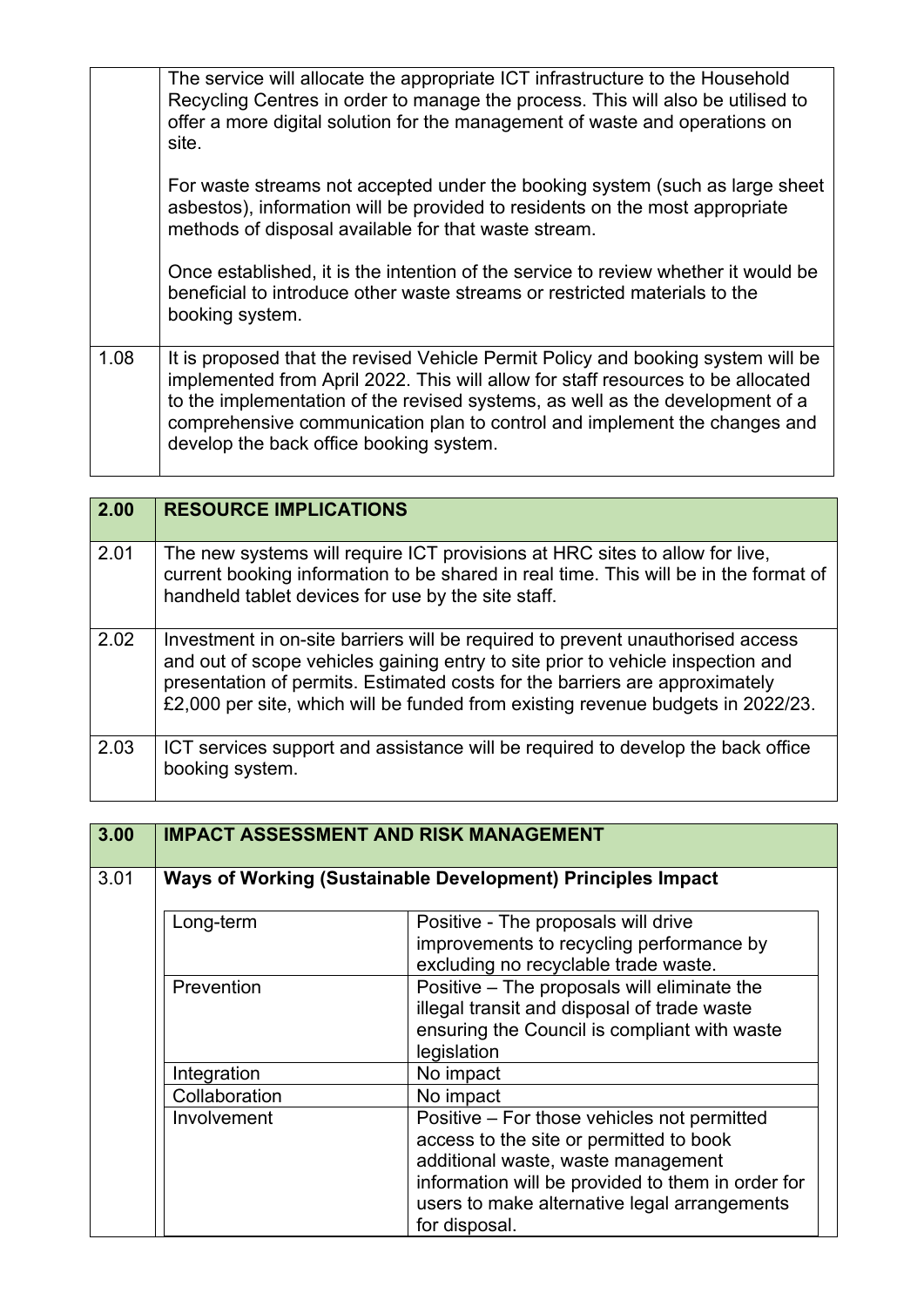|      | <b>Well-being Goals Impact</b>                          |                                                                                                                                                                                                                                                                                                                                    |
|------|---------------------------------------------------------|------------------------------------------------------------------------------------------------------------------------------------------------------------------------------------------------------------------------------------------------------------------------------------------------------------------------------------|
|      | <b>Prosperous Wales</b>                                 | Positive - Continued provision of accessible<br>recycling facilities for the residents of Flintshire.                                                                                                                                                                                                                              |
|      |                                                         | Reducing the financial burden of supporting<br>illegal small trading companies from disposing<br>waste at the sites.                                                                                                                                                                                                               |
|      | <b>Resilient Wales</b>                                  | Positive - Ensuring that appropriate disposal<br>sites are available and accessible to residents<br>of Flintshire.                                                                                                                                                                                                                 |
|      | <b>Healthier Wales</b>                                  | Positive – reducing vehicle movements and<br>emissions.                                                                                                                                                                                                                                                                            |
|      | More equal Wales                                        | No impact                                                                                                                                                                                                                                                                                                                          |
|      | <b>Cohesive Wales</b>                                   | No impact                                                                                                                                                                                                                                                                                                                          |
|      | <b>Vibrant Wales</b>                                    | Positive - Promoting reuse and recycling of<br>waste, and working towards carbon reduction                                                                                                                                                                                                                                         |
|      | Globally responsible Wales                              | Positive – Educating residents and potential<br>traders on the most appropriate disposal<br>methods for their recycling and waste disposal<br>needs ensuring compliance with legislation                                                                                                                                           |
| 3.02 | the new policy.                                         | The vehicle permit scheme can be a very emotive topic and any changes result<br>in negative feedback from service users currently taking advantage the system.<br>A clear communications plan will be developed to control the implementation of                                                                                   |
| 3.03 | managing non-conforming waste arriving at the site.     | The level of abuse and threats of violence to HRC staff has been highlighted<br>previously and under ongoing concern for some time. The site staff will soon be<br>presented with body worn CCTV cameras to wear to record and report events.<br>Providing a clear and concise permit criteria will support the site staff in      |
| 3.04 | their waste will be prohibited.                         | Control of the vehicles utilising the sites will allow for better, easier access for<br>Flintshire residents as large vehicles, which can take up to an hour to off-load                                                                                                                                                           |
| 3.05 | wasted journeys.                                        | The booking system will notify residents when there is container availability so<br>that they do not bring their waste to site when containers are full and avoid                                                                                                                                                                  |
| 3.06 | transfer note or waste permit.                          | The risk to the authority is reduced by eliminating trade vehicles from the sites,<br>as the current Environmental Permit does not allow for trade waste to be<br>accepted at HRCs. It also eliminates the risk of rogue traders, who should not be<br>transporting commercial waste without a valid waste carriers licence, waste |
| 3.07 | A full integrated impact assessment has been completed. |                                                                                                                                                                                                                                                                                                                                    |
|      | i)                                                      | The impact assessment has identified there will be a positive impacts on<br>Equality and Human rights, Welsh Language, Environment and<br>Biodiversity and Health from the approval of this policy.                                                                                                                                |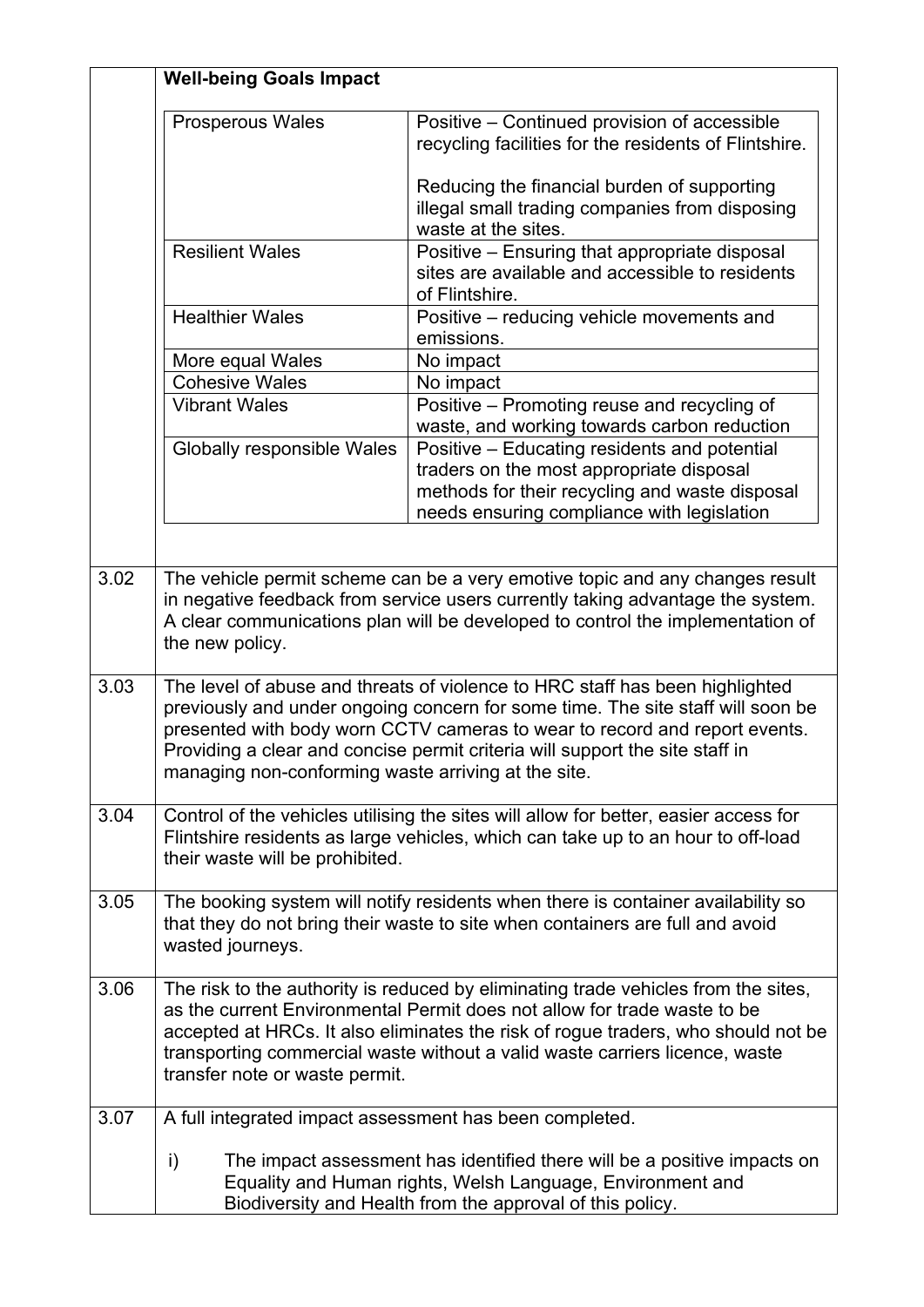| ii)  | There will be potential negative impacts on Equality and Diversity with<br>respect of digital communications for older people and those with<br>learning difficulties. These will be mitigated by ensuring communications<br>are provided in a face to face format or by written literature.                                                                                                                                                                                             |
|------|------------------------------------------------------------------------------------------------------------------------------------------------------------------------------------------------------------------------------------------------------------------------------------------------------------------------------------------------------------------------------------------------------------------------------------------------------------------------------------------|
|      | There will be potential negative impacts on Equality and Diversity with<br>respect of those with learning difficulties understanding the requirements<br>of the waste and recycling procedures at the Household Recycling<br>Centers. This will be mitigated by making documentation and information<br>available in easy read format.                                                                                                                                                   |
|      | There will be potential negative impacts on the environment should those<br>not eligible for a vehicle permit chose to fly tip their waste. This will be<br>mitigated by providing clear information to residents on how to dispose of<br>waste correctly (their duty of care). Also, any traders will be advised of<br>appropriate waste facilities to dispose of waste correctly. The Council<br>environmental enforcement team will monitor and investigate any fly<br>tipping cases. |
| iii) | There will be a neutral impact on service from the introduction of this<br>policy across all aspects of the assessment.                                                                                                                                                                                                                                                                                                                                                                  |

| 4.00 | <b>CONSULTATIONS REQUIRED/CARRIED OUT</b>                                       |
|------|---------------------------------------------------------------------------------|
| 4.01 | <b>Cabinet Member for Streetscene</b>                                           |
| 4.02 | All member seminars held on 6 <sup>th</sup> July and 20 <sup>th</sup> July 2021 |
| 4.03 | Streetscene workforce and trade unions                                          |
| 4.04 | Environment & Economy Overview & Scrutiny Committee - January 2022              |

| 5.00 | <b>APPENDICES</b>                                                                                         |
|------|-----------------------------------------------------------------------------------------------------------|
| 5.01 | <b>Appendix 1 – Vehicle Permit Policy</b>                                                                 |
| 5.02 | <b>Appendix 2</b> – Household Waste Collection and Household Recycling Centre<br><b>Operations Policy</b> |
| 5.03 | <b>Appendix 3</b> – Proposed booking system criteria                                                      |

| 6.00 | <b>LIST OF ACCESSIBLE BACKGROUND DOCUMENTS</b>                      |
|------|---------------------------------------------------------------------|
| 6.01 | Target 70 A Review of Flintshire County Councils Waste Strategy.pdf |

| 7.00 | <b>CONTACT OFFICER DETAILS</b>                                                                                                              |
|------|---------------------------------------------------------------------------------------------------------------------------------------------|
| 7.01 | <b>Contact Officer: Ruth Tulley, Regulatory Services Manager</b><br>Telephone: 01352 704796<br><b>E-mail: ruth.tulley@flintshire.gov.uk</b> |